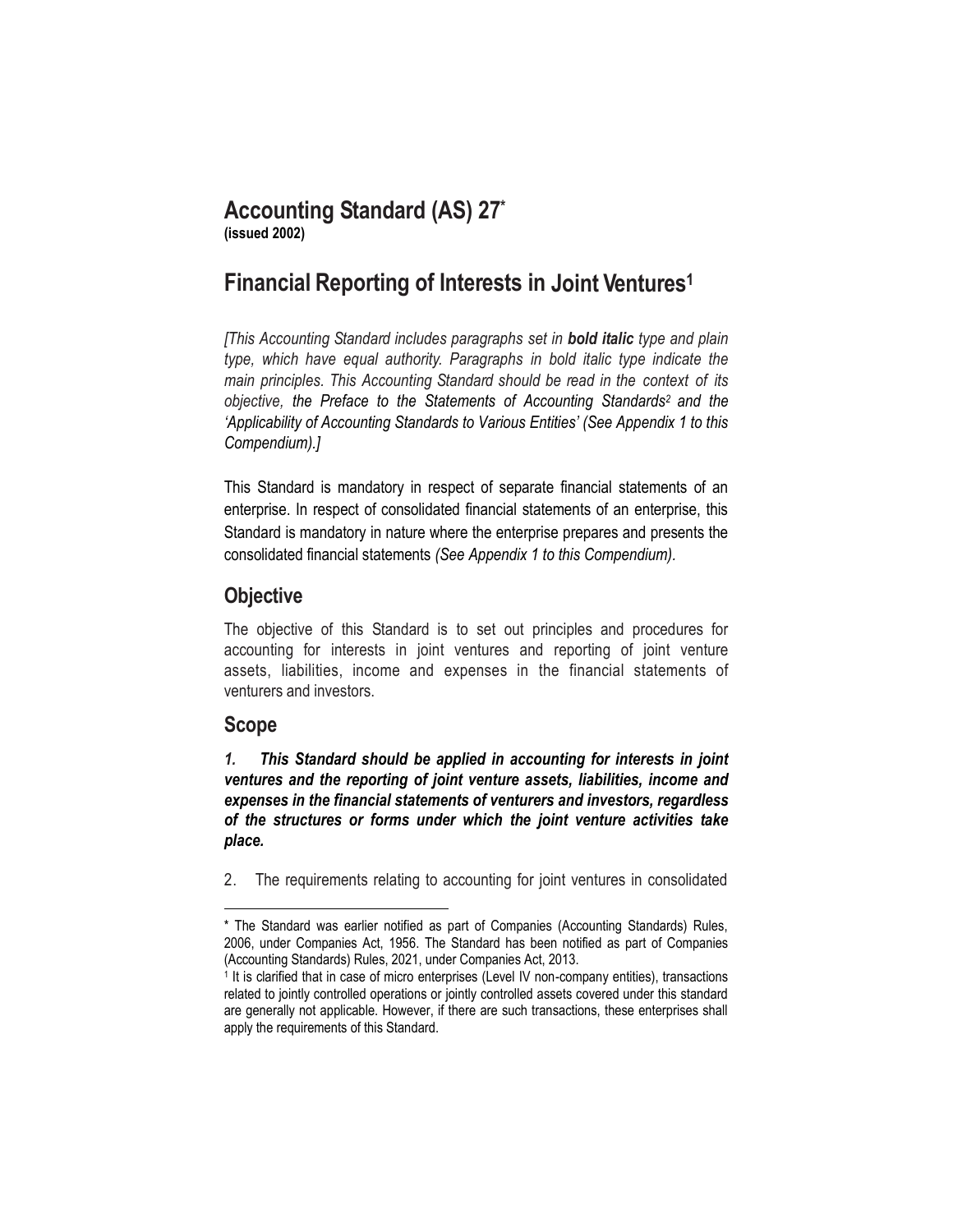financial statements, contained in this Standard, are applicable only where consolidated financial statements are prepared and presented by the venturer.

### **Definitions**

*3. For the purpose of this Standard, the following terms are used with the meanings specified:*

*3.1 A joint venture is a contractual arrangement whereby two or more parties undertake an economic activity, which is subject to joint control.*

*3.2 Joint control is the contractually agreed sharing of control over an economic activity.*

*3.3 Control is the power to govern the financial and operating policies of an economic activity so as to obtain benefits from it.*

*3.4 A venturer is a party to a joint venture and has joint control over that joint venture.*

*3.5 An investor in a joint venture is a party to a joint venture and does not have joint control over that joint venture.*

*3.6 Proportionate consolidation is a method of accounting and reporting whereby a venturer's share of each of the assets, liabilities, income and expenses of a jointly controlled entity is reported as separate line items in the venturer's financial statements.*

### **Forms of Joint Venture**

4. Joint ventures take many different forms and structures. This Standard identifies three broad types - jointly controlled operations, jointly controlled assets and jointly controlled entities - which are commonly described as, and meet the definition of, joint ventures. The following characteristics are common to all joint ventures:

- (a) two or more venturers are bound by a contractual arrangement; and
- (b) the contractual arrangement establishes joint control.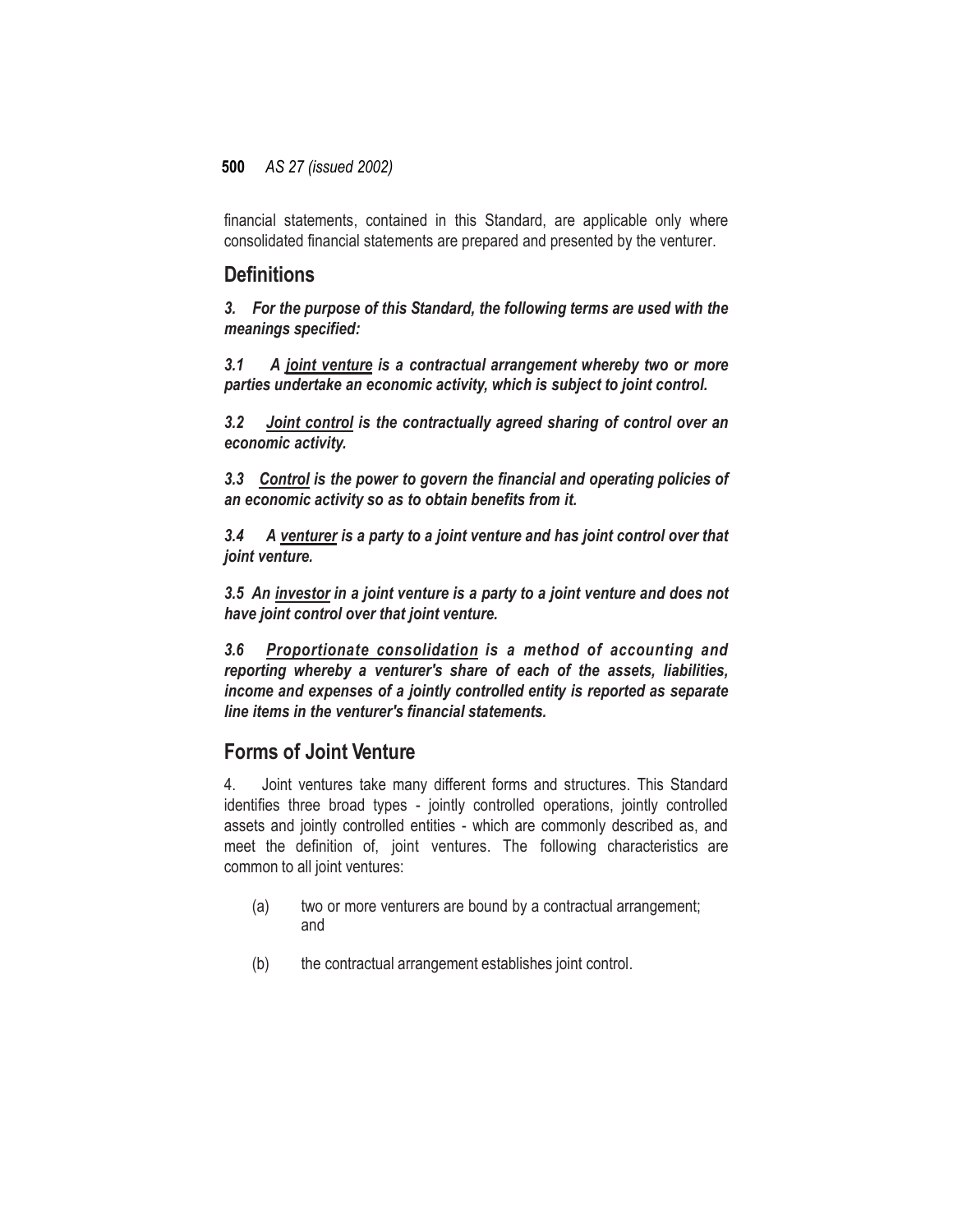### **Contractual Arrangement**

5. The existence of a contractual arrangement distinguishes interests which involve joint control from investments in associates in which the investor has significant influence (see Accounting Standard (AS) 23, *Accounting for Investments in Associates in Consolidated Financial Statements*). Activities which have no contractual arrangement to establish joint control are not joint ventures for the purposes of this Standard.

6. In some exceptional cases, an enterprise by a contractual arrangement establishes joint control over an entity which is a subsidiary of that enterprise within the meaning of Accounting Standard (AS) 21, *Consolidated Financial Statements.* In such cases, the entity is consolidated under AS 21 by the said enterprise, and is not treated as a joint venture as per this Standard. The consolidation of such an entity does not necessarily preclude other venturer(s) treating such an entity as a joint venture.

7. The contractual arrangement may be evidenced in a number of ways, for example by a contract between the venturers or minutes of discussions between the venturers. In some cases, the arrangement is incorporated in the articles or other by-laws of the joint venture. Whatever its form, the contractual arrangement is normally in writing and deals with such matters as:

- (a) the activity, duration and reporting obligations of the joint venture;
- (b) the appointment of the board of directors or equivalent governing body of the joint venture and the voting rights of the venturers;
- (c) capital contributions by the venturers; and
- (d) the sharing by the venturers of the output, income, expenses or results of the joint venture.

8. The contractual arrangement establishes joint control over the joint venture. Such an arrangement ensures that no single venturer is in a position to unilaterally control the activity. The arrangement identifies those decisions in areas essential to the goals of the joint venture which require the consent of all the venturers and those decisions which may require the consent of a specified majority of the venturers.

9. The contractual arrangement may identify one venturer as the operator or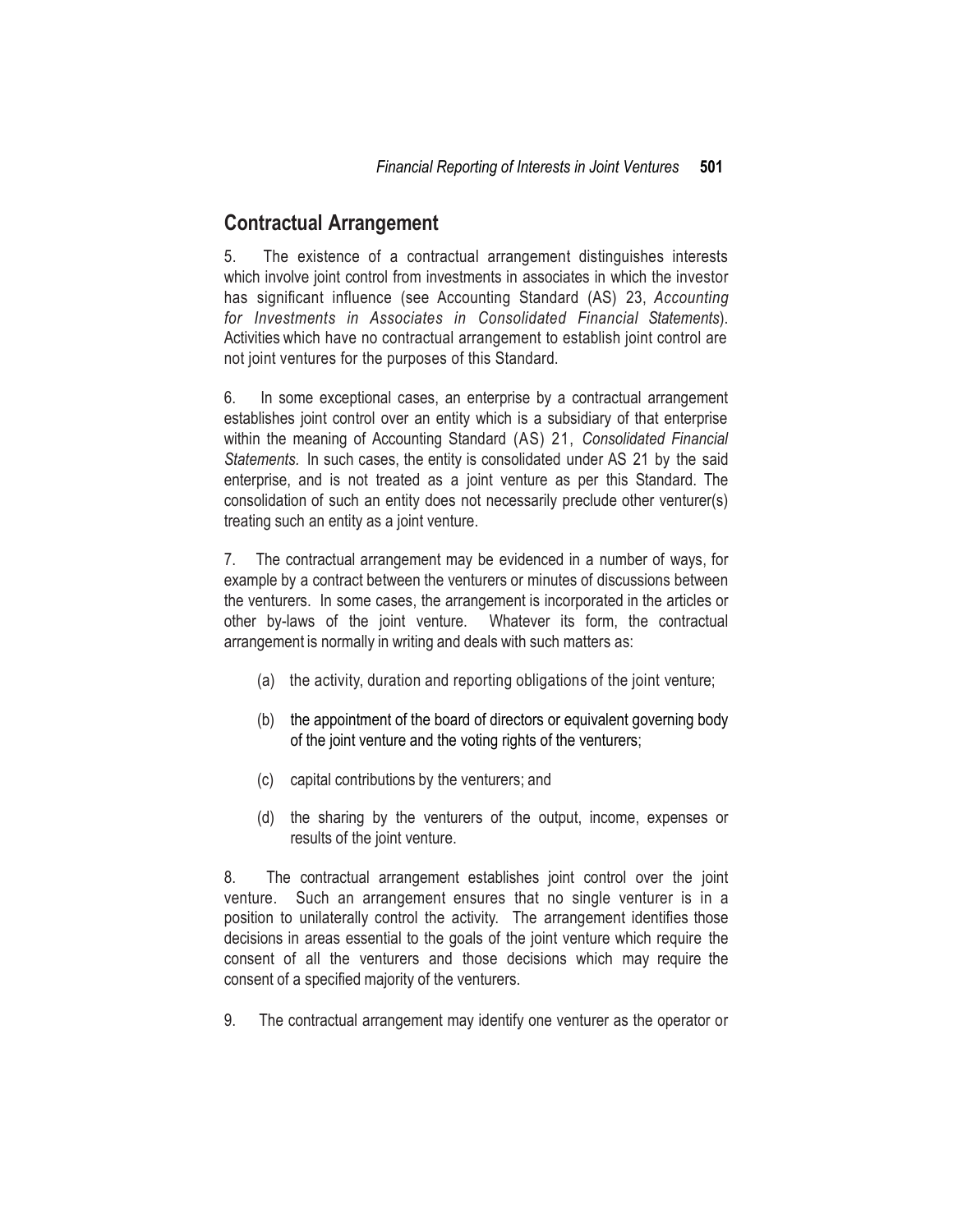manager of the joint venture. The operator does not control the joint venture but acts within the financial and operating policies which have been agreed to by the venturers in accordance with the contractual arrangement and delegated to the operator.

## **Jointly Controlled Operations**

10. The operation of some joint ventures involves the use of the assets and other resources of the venturers rather than the establishment of a corporation, partnership or other entity, or a financial structure that is separate from the venturers themselves. Each venturer uses its own fixed assets and carries its own inventories. It also incurs its own expenses and liabilities and raises its own finance, which represent its own obligations. The joint venture's activities may be carried out by the venturer's employees alongside the venturer's similar activities. The joint venture agreement usually provides means by which the revenue from the jointly controlled operations and any expenses incurred in common are shared among the venturers.

11. An example of a jointly controlled operation is when two or more venturers combine their operations, resources and expertise in order to manufacture, market and distribute, jointly, a particular product, such as an aircraft. Different parts of the manufacturing process are carried out by each of the venturers. Each venturer bears its own costs and takes a share of the revenue from the sale of the aircraft, such share being determined in accordance with the contractual arrangement.

### *12. In respect of its interests in jointly controlled operations, a venturer should recognise in its separate financial statements and consequently in its consolidated financial statements:*

*(a) the assets that it controls and the liabilities that it incurs; and*

### *(b) the expenses that it incurs and its share of the income that it earns from the joint venture.*

13. Because the assets, liabilities, income and expenses are already recognised in the separate financial statements of the venturer, and consequently in its consolidated financial statements, no adjustments or other consolidation procedures are required in respect of these items when the venturer presents consolidated financial statements.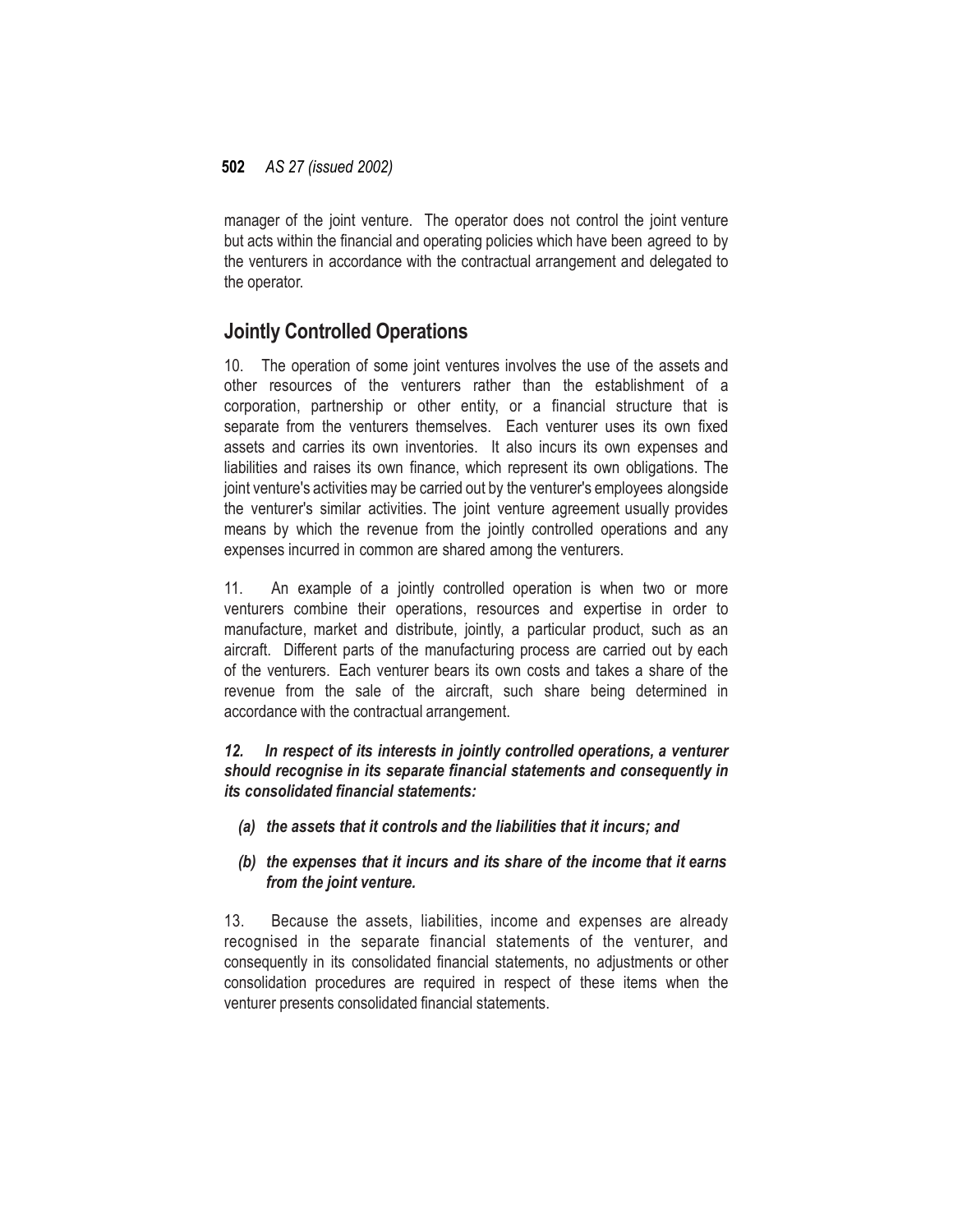14. Separate accounting records may not be required for the joint venture itself and financial statements may not be prepared for the joint venture. However, the venturers may prepare accounts for internal management reporting purposes so that they may assess the performance of the joint venture.

### **Jointly ControlledAssets**

15. Some joint ventures involve the joint control, and often the joint ownership, by the venturers of one or more assets contributed to, or acquired for the purpose of, the joint venture and dedicated to the purposes of the joint venture. The assets are used to obtain economic benefits for the venturers. Each venturer may take a share of the output from the assets and each bears an agreed share of the expenses incurred.

16. These joint ventures do not involve the establishment of a corporation, partnership or other entity, or a financial structure that is separate from the venturers themselves. Each venturer has control over its share of future economic benefits through its share in the jointly controlled asset.

17. An example of a jointly controlled asset is an oil pipeline jointly controlled and operated by a number of oil production companies. Each venturer uses the pipeline to transport its own product in return for which it bears an agreed proportion of the expenses of operating the pipeline. Another example of a jointly controlled asset is when two enterprises jointly control a property, each taking a share of the rents received and bearing a share of the expenses.

*18. In respect of its interest in jointly controlled assets, a venturer should recognise, in its separate financial statements, and consequently in its consolidated financial statements:*

- *(a) its share of the jointly controlled assets, classified according to the nature of the assets;*
- *(b) any liabilities which it has incurred;*
- *(c) its share of any liabilities incurred jointly with the other venturers in relation to the joint venture;*
- *(d) any income from the sale or use of its share of the output of the joint venture, together with its share of any expenses incurred by*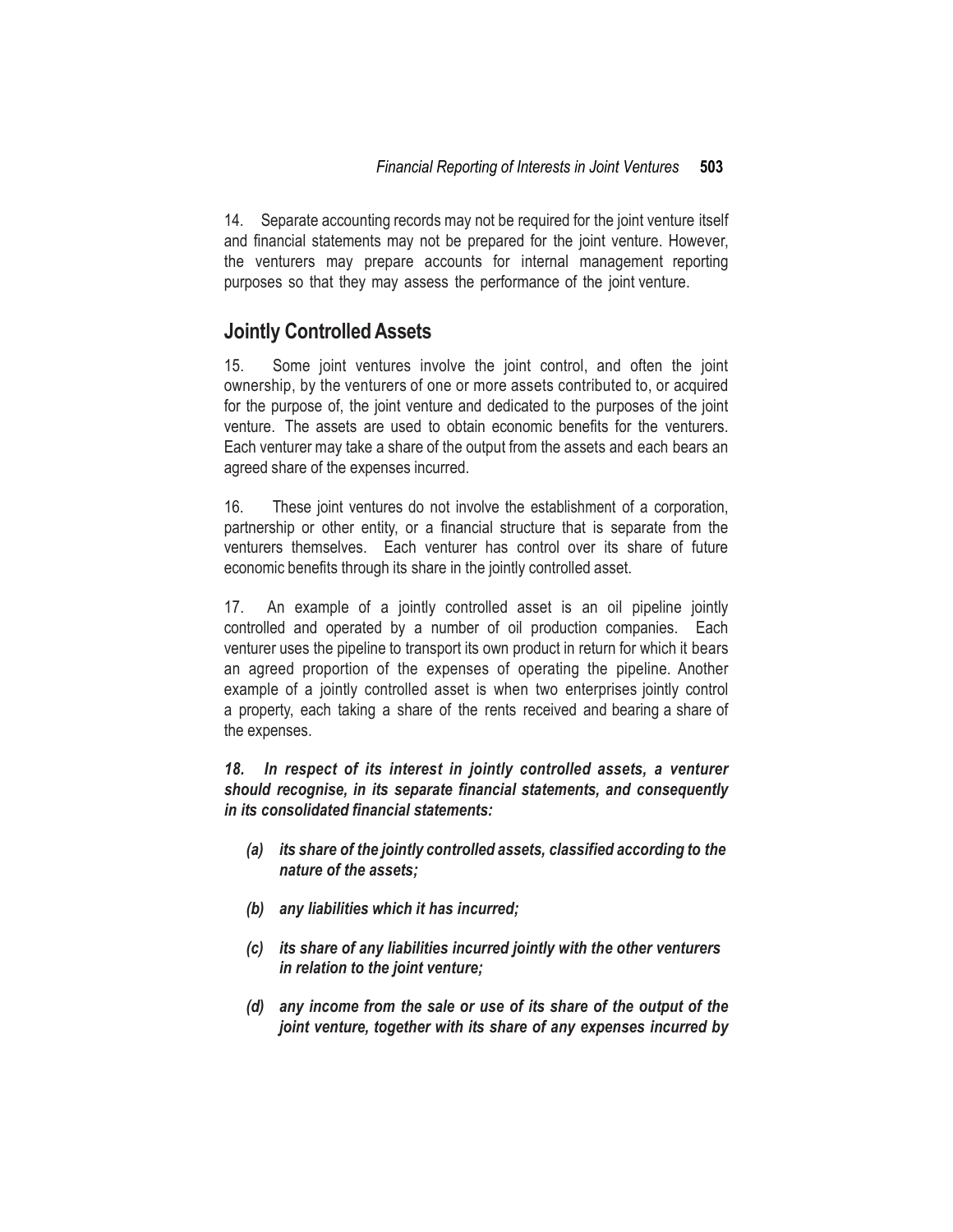#### *the joint venture; and*

#### *(e) any expenses which it has incurred in respect of its interest in the joint venture.*

19. In respect of its interest in jointly controlled assets, each venturer includes in its accounting records and recognises in its separate financial statements and consequently in its consolidated financial statements:

- (a) its share of the jointly controlled assets, classified according to the nature of the assets rather than as an investment, for example, a share of a jointly controlled oil pipeline is classified as a fixed asset;
- (b) any liabilities which it has incurred, for example, those incurred in financing its share of the assets;
- (c) its share of any liabilities incurred jointly with other venturers in relation to the joint venture;
- (d) any income from the sale or use of its share of the output of the joint venture, together with its share of any expenses incurred by the joint venture; and
- (e) any expenses which it has incurred in respect of its interest in the joint venture, for example, those related to financing the venturer's interest in the assets and selling its share of the output.

Because the assets, liabilities, income and expenses are already recognised in the separate financial statements of the venturer, and consequently in its consolidated financial statements, no adjustments or other consolidation procedures are required in respect of these items when the venturer presents consolidated financial statements.

20. The treatment of jointly controlled assets reflects the substance and economic reality and, usually, the legal form of the joint venture. Separate accounting records for the joint venture itself may be limited to those expenses incurred in common by the venturers and ultimately borne by the venturers according to their agreed shares. Financial statements may not be prepared for the joint venture, although the venturers may prepare accounts for internal management reporting purposes so that they may assess the performance of the joint venture.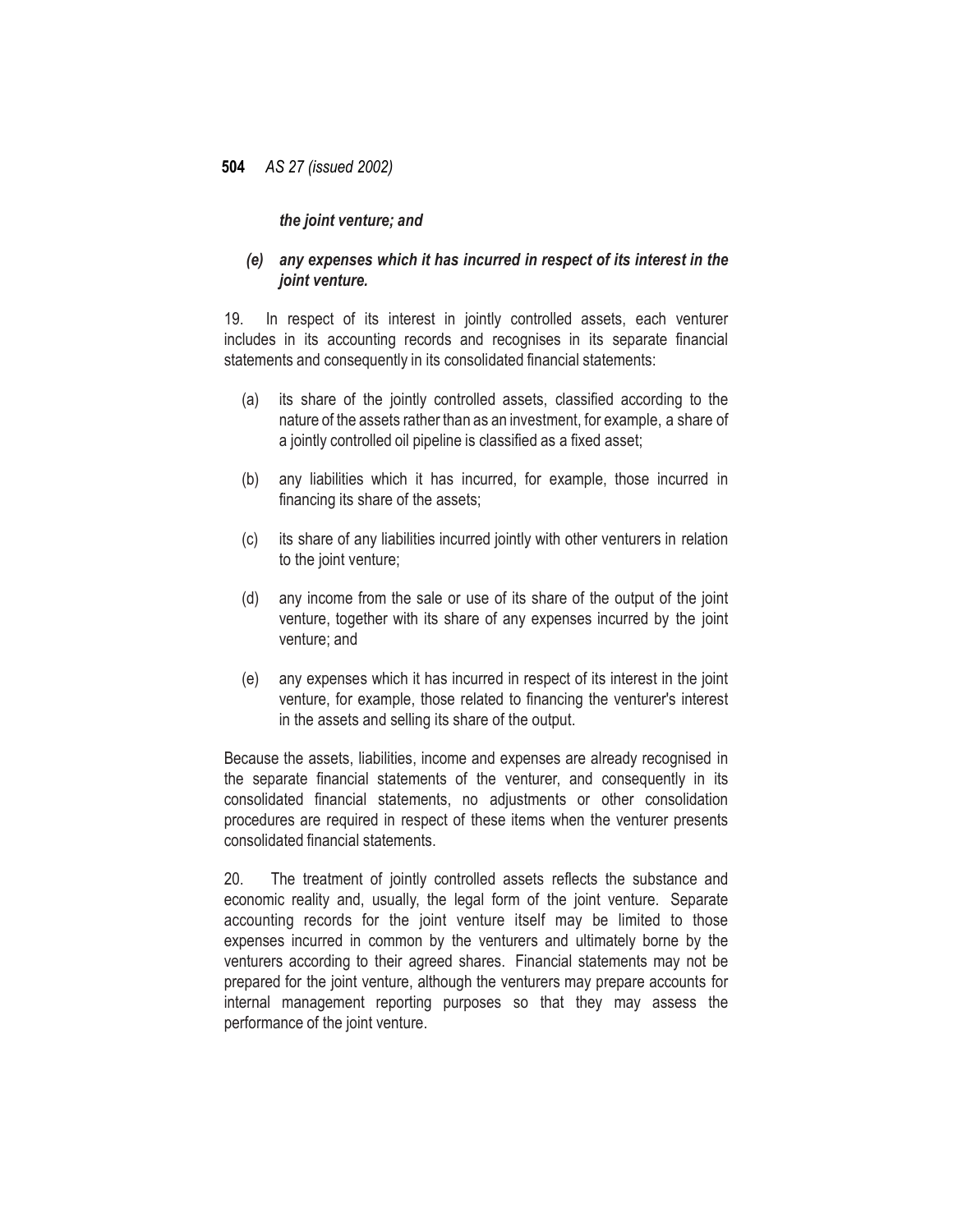# **Jointly Controlled Entities**

21. A jointly controlled entity is a joint venture which involves the establishment of a corporation, partnership or other entity in which each venturer has an interest. The entity operates in the same way as other enterprises, except that a contractual arrangement between the venturers establishes joint control over the economic activity of the entity.

22. A jointly controlled entity controls the assets of the joint venture, incurs liabilities and expenses and earns income. It may enter into contracts in its own name and raise finance for the purposes of the joint venture activity. Each venturer is entitled to a share of the results of the jointly controlled entity, although some jointly controlled entities also involve a sharing of the output of the joint venture.

23. An example of a jointly controlled entity is when two enterprises combine their activities in a particular line of business by transferring the relevant assets and liabilities into a jointly controlled entity. Another example is when an enterprise commences a business in a foreign country in conjunction with the government or other agency in that country, by establishing a separate entity which is jointly controlled by the enterprise and the government or agency.

24. Many jointly controlled entities are similar to those joint ventures referred to as jointly controlled operations or jointly controlled assets. For example, the venturers may transfer a jointly controlled asset, such as an oil pipeline, into a jointly controlled entity. Similarly, the venturers may contribute, into a jointly controlled entity, assets which will be operated jointly. Some jointly controlled operations also involve the establishment of a jointly controlled entity to deal with particular aspects of the activity, for example, the design, marketing, distribution or after-sales service of the product.

25. A jointly controlled entity maintains its own accounting records and prepares and presents financial statements in the same way as other enterprises in conformity with the requirements applicable to that jointly controlled entity.

### **Separate Financial Statements of a Venturer**

*26. In a venturer's separate financial statements, interest in a jointly*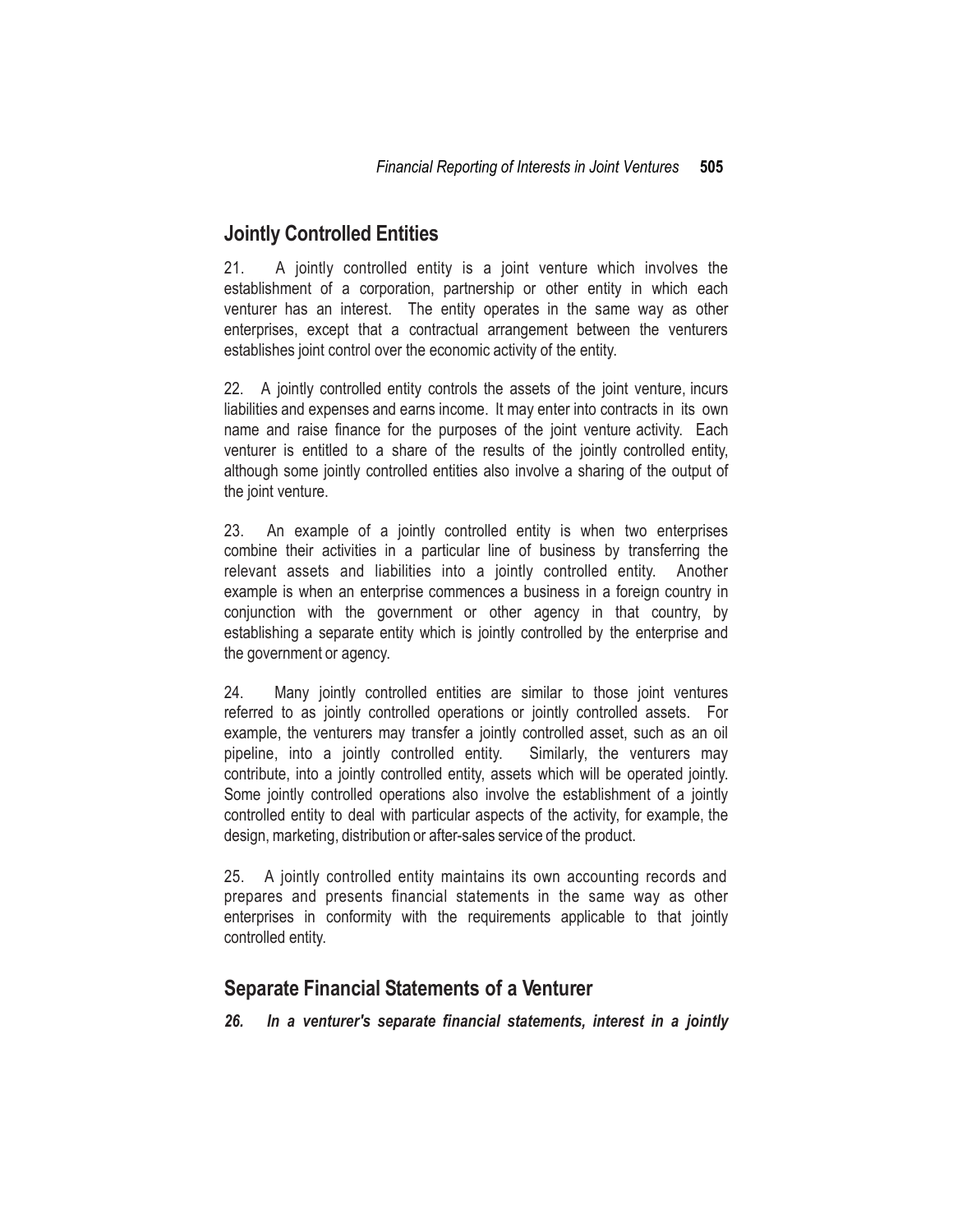*controlled entity should be accounted for as an investment in accordance with Accounting Standard (AS) 13, Accounting for Investments.*

27. Each venturer usually contributes cash or other resources to the jointly controlled entity. These contributions are included in the accounting records of the venturer and are recognised in its separate financial statements as an investment in the jointly controlled entity.

### **Consolidated Financial Statements of a Venturer**

*28. In its consolidated financial statements, a venturer should report its interest in a jointly controlled entity using proportionate consolidation except:*

- *(a) an interest in a jointly controlled entity which is acquired and held exclusively with a view to its subsequent disposal in the near future; and*
- *(b) an interest in a jointly controlled entity which operates under severe long-term restrictions that significantly impair its ability to transfer funds to the venturer.*

*Interest in such a jointly controlled entity should be accounted for as an investment in accordance with Accounting Standard (AS) 13, Accounting for Investments.*

#### *Explanation:*

*The period of time, which is considered as near future for the purposes of this Standard primarily depends on the facts and circumstances of each case. However, ordinarily, the meaning of the words 'near future' is considered as not more than twelve months from acquisition of relevant investments unless a longer period can be justified on the basis of facts and circumstances of the case. The intention with regard to disposal of the relevant investment is considered at the time of acquisition of the investment. Accordingly, if the relevant investment is acquired without an intention to its subsequent disposal in near future, and subsequently, it is decided to dispose off the investment, such an investment is not excluded from application of the proportionate consolidation method, until the investment is actually disposed off. Conversely, if the relevant investment is acquired with an intention to its subsequent disposal in near future,*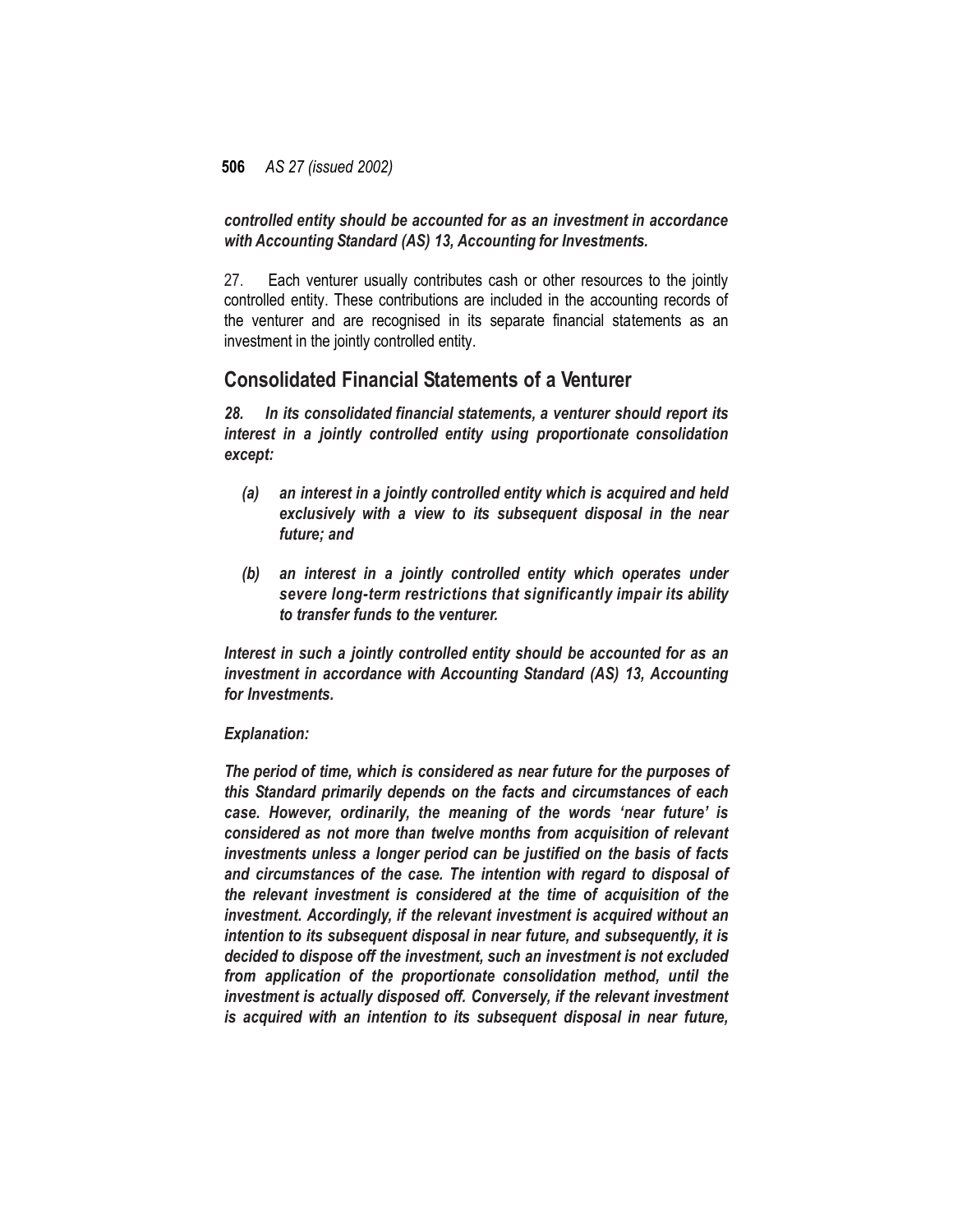*however, due to some valid reasons, it could not be disposed off within that period, the same will continue to be excluded from application of the proportionate consolidation method, provided there is no change in the intention.*

29. When reporting an interest in a jointly controlled entity in consolidated financial statements, it is essential that a venturer reflects the substance and economic reality of the arrangement, rather than the joint venture's particular structure or form. In a jointly controlled entity, a venturer has control over its share of future economic benefits through its share of the assets and liabilities of the venture. This substance and economic reality is reflected in the consolidated financial statements of the venturer when the venturer reports its interests in the assets, liabilities, income and expenses of the jointly controlled entity by using proportionate consolidation.

30. The application of proportionate consolidation means that the consolidated balance sheet of the venturer includes its share of the assets that it controls jointly and its share of the liabilities for which it is jointly responsible. The consolidated statement of profit and loss of the venturer includes its share of the income and expenses of the jointly controlled entity. Many of the procedures appropriate for the application of proportionate consolidation are similar to the procedures for the consolidation of investments in subsidiaries, which are set out in Accounting Standard (AS) 21, Consolidated Financial Statements.

31. For the purpose of applying proportionate consolidation, the venturer uses the consolidated financial statements of the jointly controlled entity.

32. Under proportionate consolidation, the venturer includes separate line items for its share of the assets, liabilities, income and expenses of the jointly controlled entity in its consolidated financial statements. For example, it shows its share of the inventory of the jointly controlled entity separately as part of the inventory of the consolidated group; it shows its share of the fixed assets of the jointly controlled entity separately as part of the same items of the consolidated group.

#### **Explanation:**

While applying proportionate consolidation method, the venturer's share in the post-acquisition reserves of the jointly controlled entity is shown separately under the relevant reserves in the consolidated financial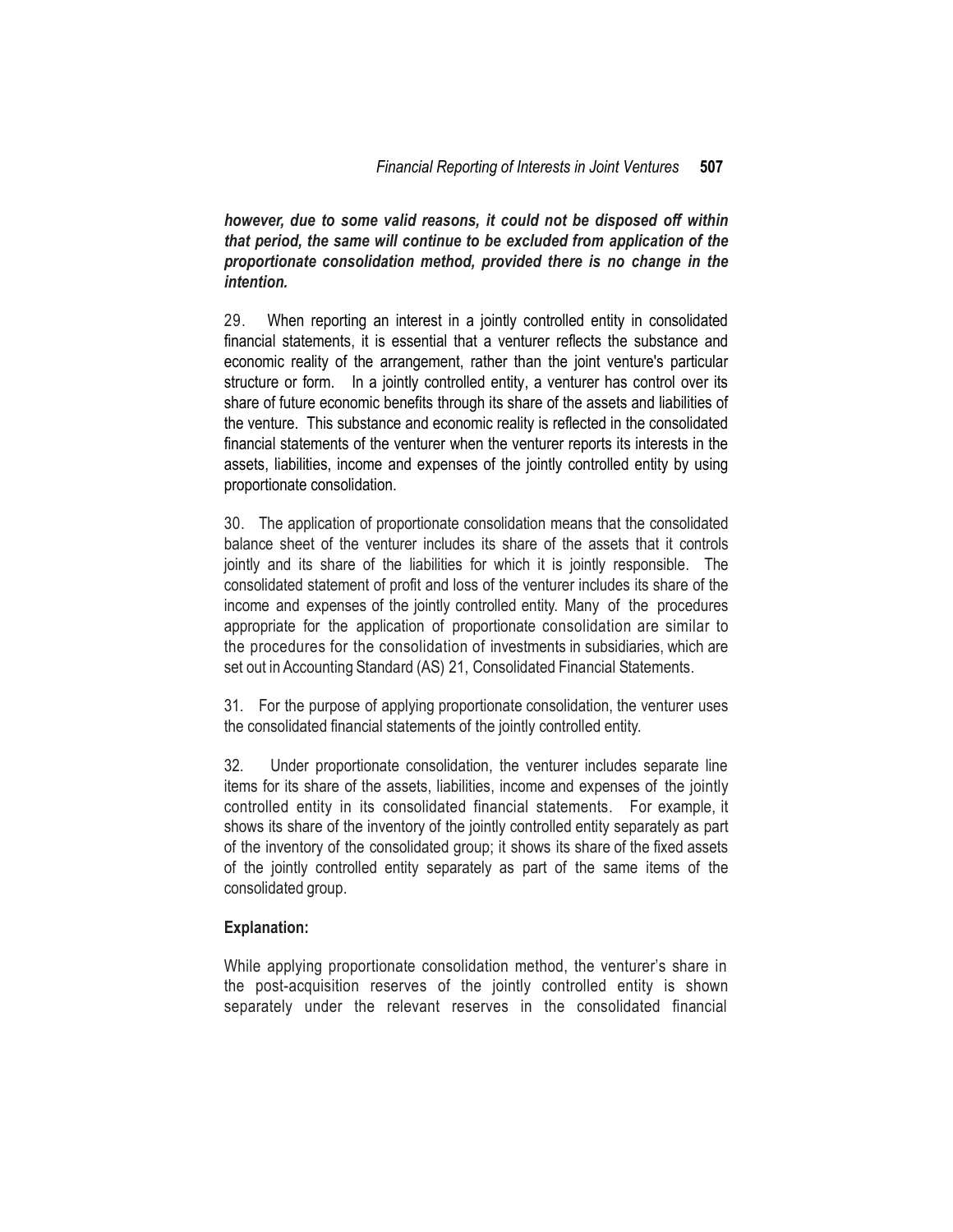#### statements.

33. The financial statements of the jointly controlled entity used in applying proportionate consolidation are usually drawn up to the same date as the financial statements of the venturer. When the reporting dates are different, the jointly controlled entity often prepares, for applying proportionate consolidation, statements as at the same date as that of the venturer. When it is impracticable to do this, financial statements drawn up to different reporting dates may be used provided the difference in reporting dates is not more than six months. In such a case, adjustments are made for the effects of significant transactions or other events that occur between the date of financial statements of the jointly controlled entity and the date of the venturer's financial statements. The consistency principle requires that the length of the reporting periods, and any difference in the reporting dates, are consistent from period to period.

34. The venturer usually prepares consolidated financial statements using uniform accounting policies for the like transactions and events in similar circumstances. In case a jointly controlled entity uses accounting policies other than those adopted for the consolidated financial statements for like transactions and events in similar circumstances, appropriate adjustments are made to the financial statements of the jointly controlled entity when they are used by the venturer in applying proportionate consolidation. If it is not practicable to do so, that fact is disclosed together with the proportions of the items in the consolidated financial statements to which the different accounting policies have been applied.

35. While giving effect to proportionate consolidation, it is inappropriate to offset any assets or liabilities by the deduction of other liabilities or assets or any income or expenses by the deduction of other expenses or income, unless a legal right of set-off exists and the offsetting represents the expectation as to the realisation of the asset or the settlement of the liability.

36. Any excess of the cost to the venturer of its interest in a jointly controlled entity over its share of net assets of the jointly controlled entity, at the date on which interest in the jointly controlled entity is acquired, is recognised as goodwill, and separately disclosed in the consolidated financial statements. When the cost to the venturer of its interest in a jointly controlled entity is less than its share of the net assets of the jointly controlled entity, at the date on which interest in the jointly controlled entity is acquired, the difference is treated as a capital reserve in the consolidated financial statements. Where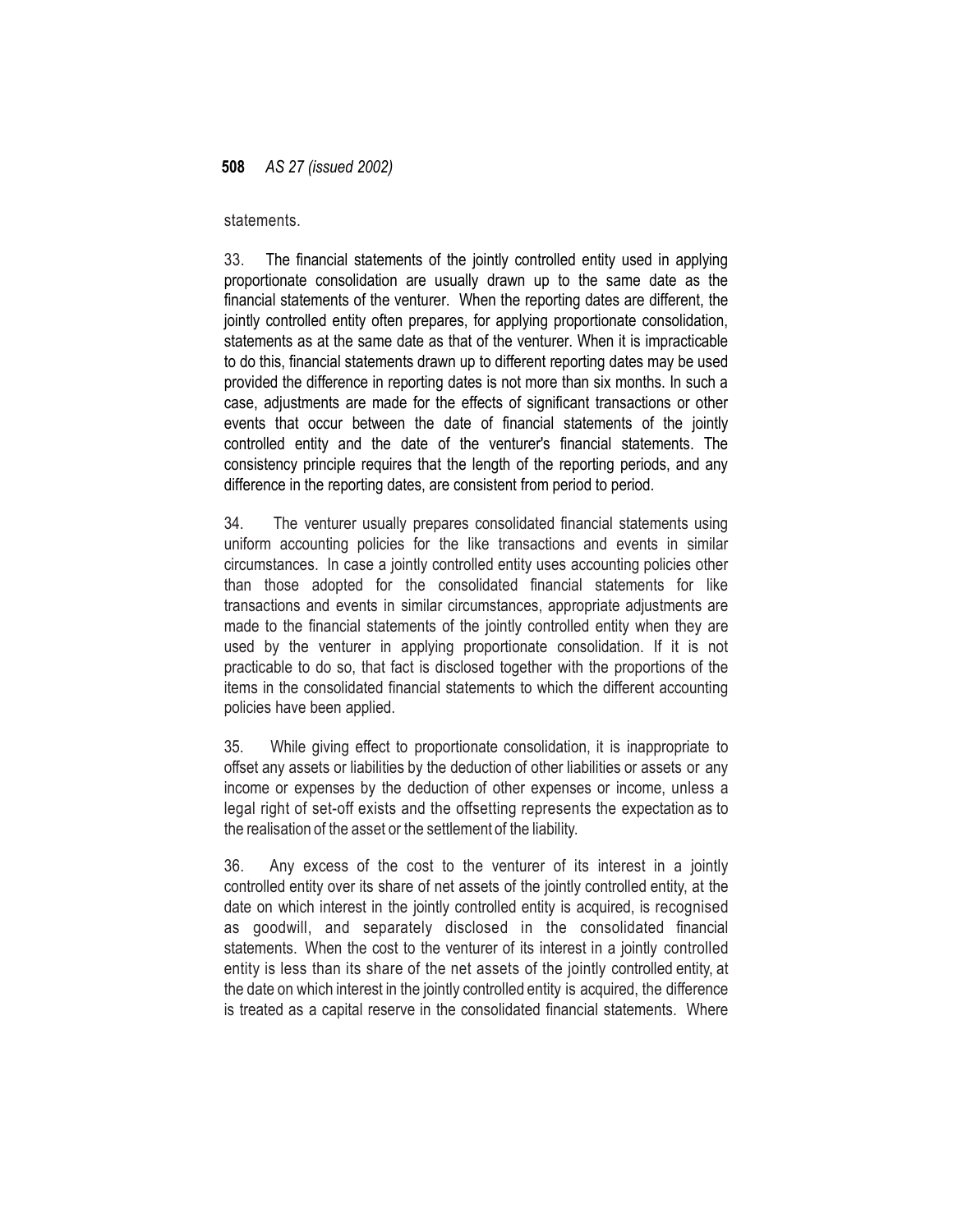the carrying amount of the venturer's interest in a jointly controlled entity is different from its cost, the carrying amount is considered for the purpose of above computations.

37. The losses pertaining to one or more investors in a jointly controlled entity may exceed their interests in the equity<sup>3</sup> of the jointly controlled entity. Such excess, and any further losses applicable to such investors, are recognised by the venturers in the proportion of their shares in the venture, except to the extent that the investors have a binding obligation to, and are able to, make good the losses. If the jointly controlled entity subsequently reports profits, all such profits are allocated to venturers until the investors' share of losses previously absorbed by the venturers has been recovered.

### *38. A venturer should discontinue the use of proportionate consolidation from the date that:*

- *(a) it ceases to have joint control over a jointly controlled entity but retains, either in whole or in part, its interest in the entity; or*
- *(b) the use of the proportionate consolidation is no longer appropriate because the jointly controlled entity operates under severe long-term restrictions that significantly impair its ability to transfer funds to the venturer.*

*39. From the date of discontinuing the use of the proportionate consolidation, interest in a jointly controlled entity should be accounted for:*

- *(a) in accordance with Accounting Standard (AS) 21, Consolidated Financial Statements, if the venturer acquires unilateral control over the entity and becomes parent within the meaning of that Standard; and*
- *(b) in all other cases, as an investment in accordance with Accounting Standard (AS) 13, Accounting for Investments, or in accordance with Accounting Standard (AS) 23, Accounting for Investments in Associates in Consolidated Financial Statements, as appropriate. For this purpose, cost of the investment should be determined as under:*
	- *(i) the venturer's share in the net assets of the jointly controlled*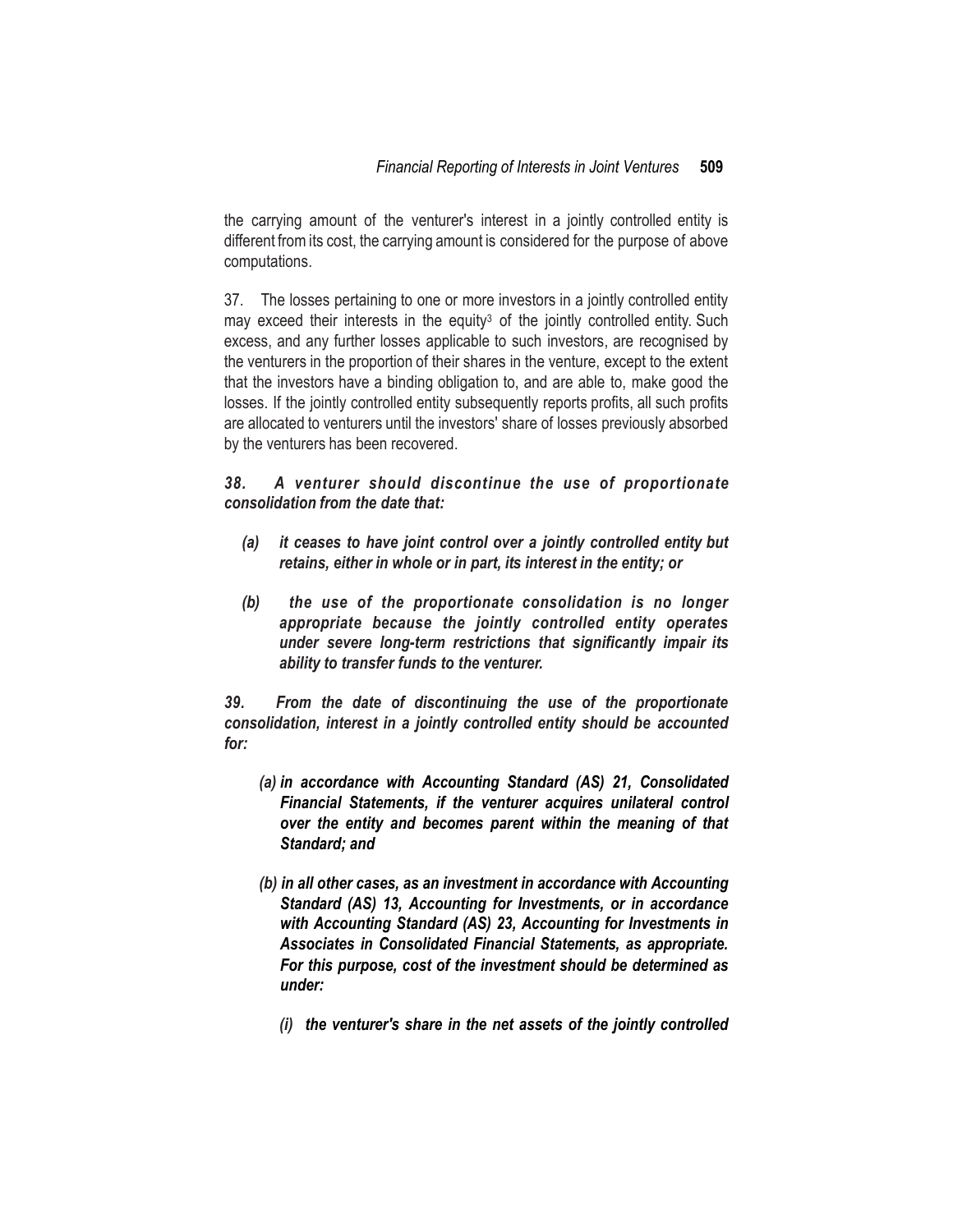*entity as at the date of discontinuance of proportionate consolidation should be ascertained, and*

*(ii) the amount of net assets so ascertained should be adjusted with the carrying amount of the relevant goodwill/capital reserve (see paragraph 36) as at the date of discontinuance of proportionate consolidation.*

### **Transactions between a Venturer and Joint Venture**

*40. When a venturer contributes or sells assets to a joint venture, recognition of any portion of a gain or loss from the transaction should reflect the substance of the transaction. While the assets are retained by the joint venture, and provided the venturer has transferred the significant risks and rewards of ownership, the venturer should recognise only that portion of the gain or loss which is attributable to the interests of the other venturers. The venturer should recognise the full amount of any loss when the contribution or sale provides evidence of a reduction in the net realisable value of current assets or an impairment loss.*

*41. When a venturer purchases assets from a joint venture, the venturer should not recognise its share of the profits of the joint venture from the transaction until it resells the assets to an independent party. A venturer should recognise its share of the losses resulting from these transactions in the same way as profits except that losses should be recognised immediately when they represent a reduction in the net realisable value of current assets or an impairment loss.*

42. To assess whether a transaction between a venturer and a joint venture provides evidence of impairment of an asset, the venturer determines the recoverable amount of the asset as per Accounting Standard (AS) 28, *Impairment of Assets*. In determining value in use, future cash flows from the asset are estimated based on continuing use of the asset and its ultimate disposal by the joint venture.

*43. In case of transactions between a venturer and a joint venture in the form of a jointly controlled entity, the requirements of paragraphs 40 and 41 should be applied only in the preparation and presentation of consolidated financial statements and not in the preparation and presentation of separate financial statements of the venturer.*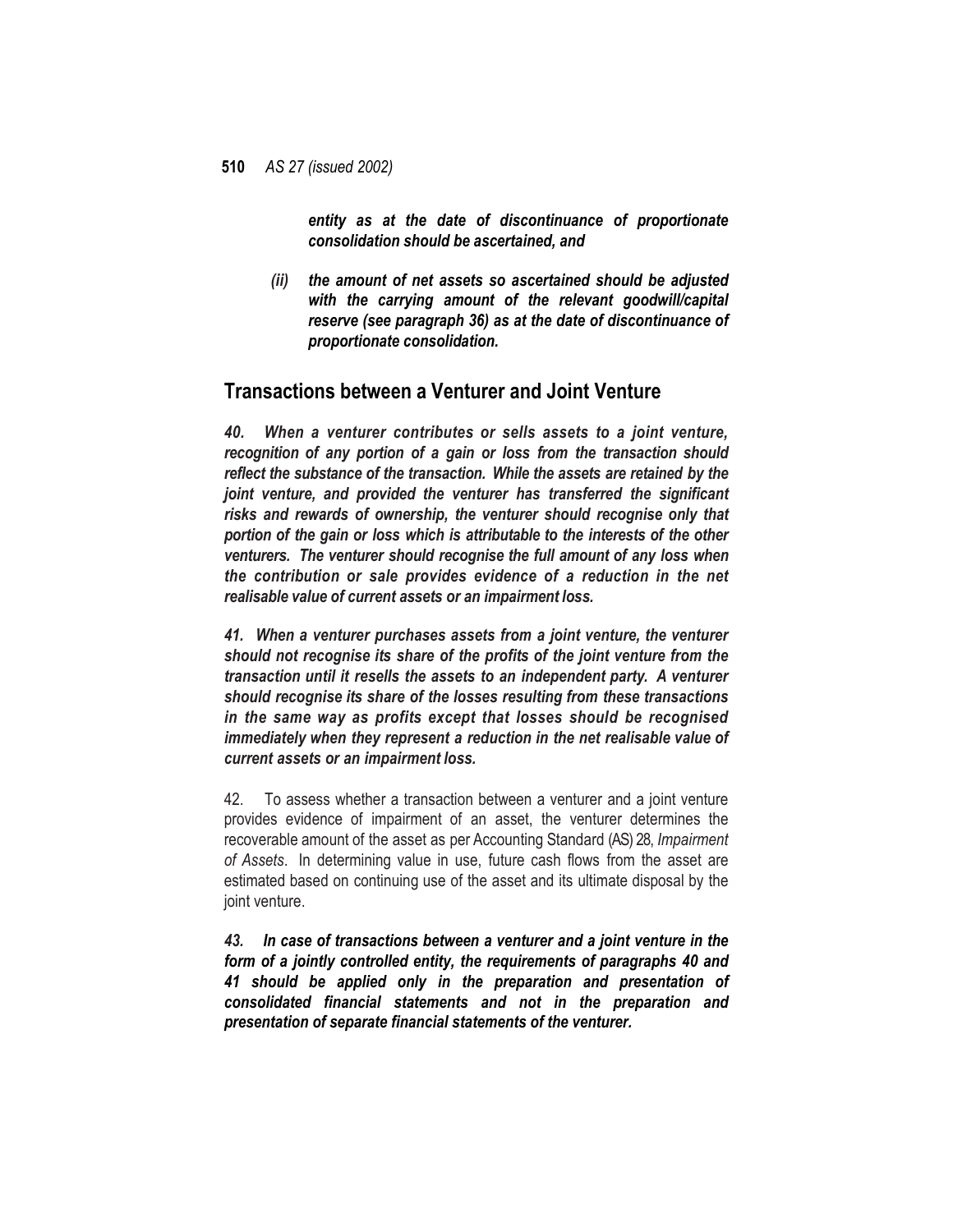44. In the separate financial statements of the venturer, the full amount of gain or loss on the transactions taking place between the venturer and the jointly controlled entity is recognised. However, while preparing the consolidated financial statements, the venturer's share of the unrealised gain or loss is eliminated. Unrealised losses are not eliminated, if and to the extent they represent a reduction in the net realisable value of current assets or an impairment loss. The venturer, in effect, recognises, in consolidated financial statements, only that portion of gain or loss which is attributable to the interests of other venturers.

## **Reporting Interests in Joint Ventures in the Financial Statements of an Investor**

*45. An investor in a joint venture, which does not have joint control, should report its interest in a joint venture in its consolidated financial statements in accordance with Accounting Standard (AS) 13, Accounting for Investments, Accounting Standard (AS) 21, Consolidated Financial Statements or Accounting Standard (AS) 23, Accounting for Investments in Associates in Consolidated Financial Statements, as appropriate.*

*46. In the separate financial statements of an investor, the interests in joint ventures should be accounted for in accordance with Accounting Standard (AS) 13, Accounting for Investments.*

### **Operators of Joint Ventures**

*47. Operators or managers of a joint venture should account for any fees in accordance with Accounting Standard (AS) 9, Revenue Recognition.*

48. One or more venturers may act as the operator or manager of a joint venture. Operators are usually paid a management fee for such duties. The fees are accounted for by the joint venture as an expense.

### **Disclosure**

*49. A venturer should disclose the information required by paragraphs 50, 51, and 52 in its separate financial statements as well as in consolidated financial statements.*